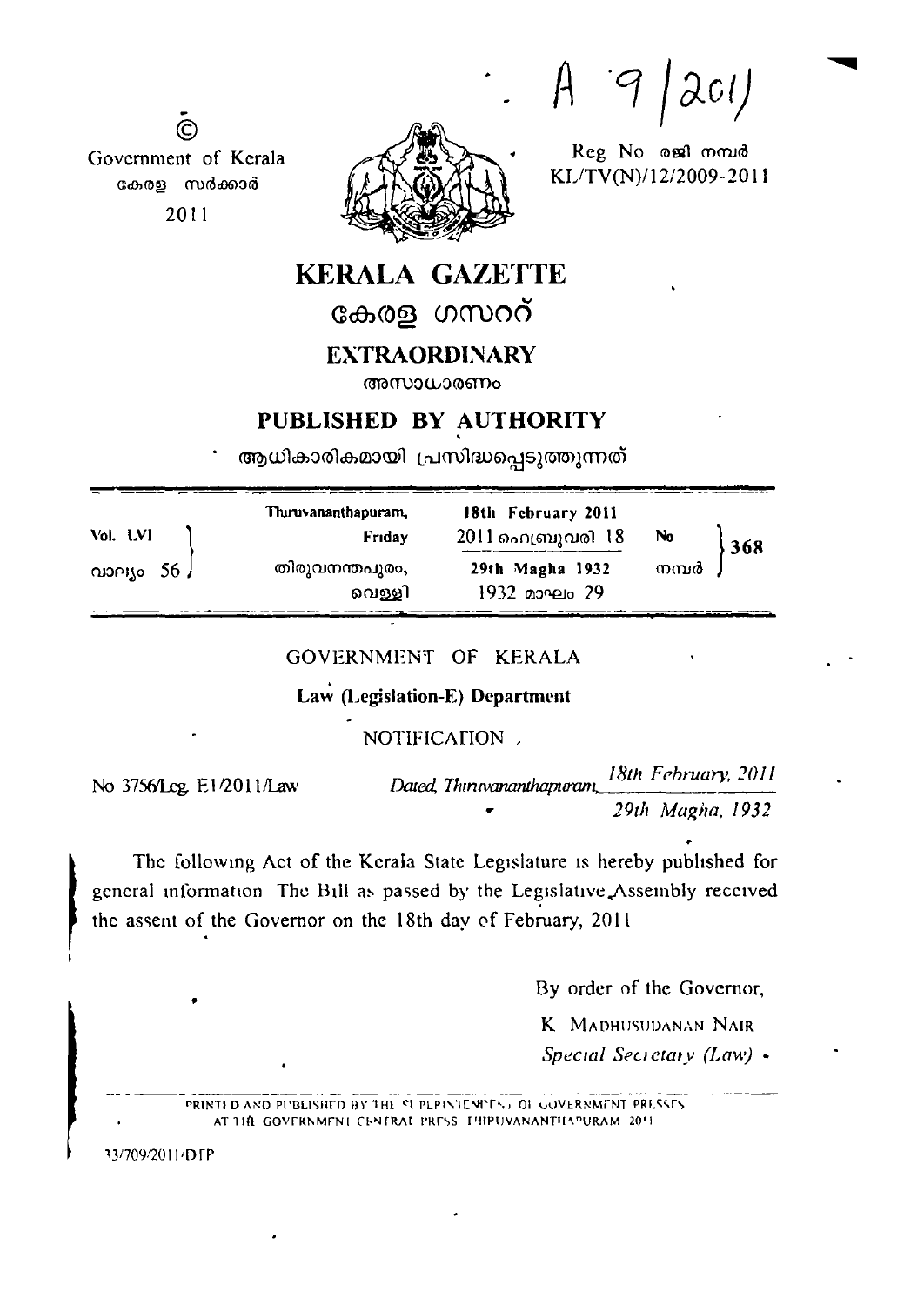#### **ACT 9 OF 2011**

#### THE KERALA PUBLIC WAYS (RESTRICTION OF ASSEMBLIFS AND PROCLSSIONS) AC1, 2011

An Act, to provide for the protection of public ways for unobstructed movement by the public and for imposition of reasonable restrictions on the rights of any section of the public to assemble and collectively move thereon and to regulate procession through public ways and for matters connected therewith or incidental thereto

*Preamble*  $-$  WHIREAS, it is expedient to provide for the protection of public ways for unobstructed movement by the public,

AND WHERLAS, it is necessary to impose reasonable restrictions on the rights of any section of the public to assemble or move collectively on any public way,

AND WHEREAS, it is necessary to regulate procession through public ways and for matters connected therewith or incidental thereto

. Be it enacted in the Sixty-second year of the Republic of India as follows -

Short title, extent and commencement  $-(-1)$  This Act inay be called the  $\mathbf{1}$ Kerala Public Ways (Restriction of Assemblies and Processions) Act, 2011

t

It extends to the whole of the State of Kerala  $(2)$ 

It shall come into force at once  $(3)$ 

Definitions  $-\frac{1}{1}$  In this Act, unless the context otherwise requires -.  $\overline{2}$ 

(a) 'carriage way' means the portion of the public way which is intended for the movement of vehicles or carriages of any type,

'footpath' means any area comprised in a public way earmarked (b) for movement of pedestrian having a width of not less than one meter but not exceeding three meters on either side of the public way, after leaving sufficient space for the movement of vehicles,

(c) 'licence' means a licence issued under section 5,

 $(d)$ 'public way' includes any highway, bridge, causeway, road, lane, footpath, square, courtyard, garden-path, channel or passage accessible to the public, which is not owned by a private person,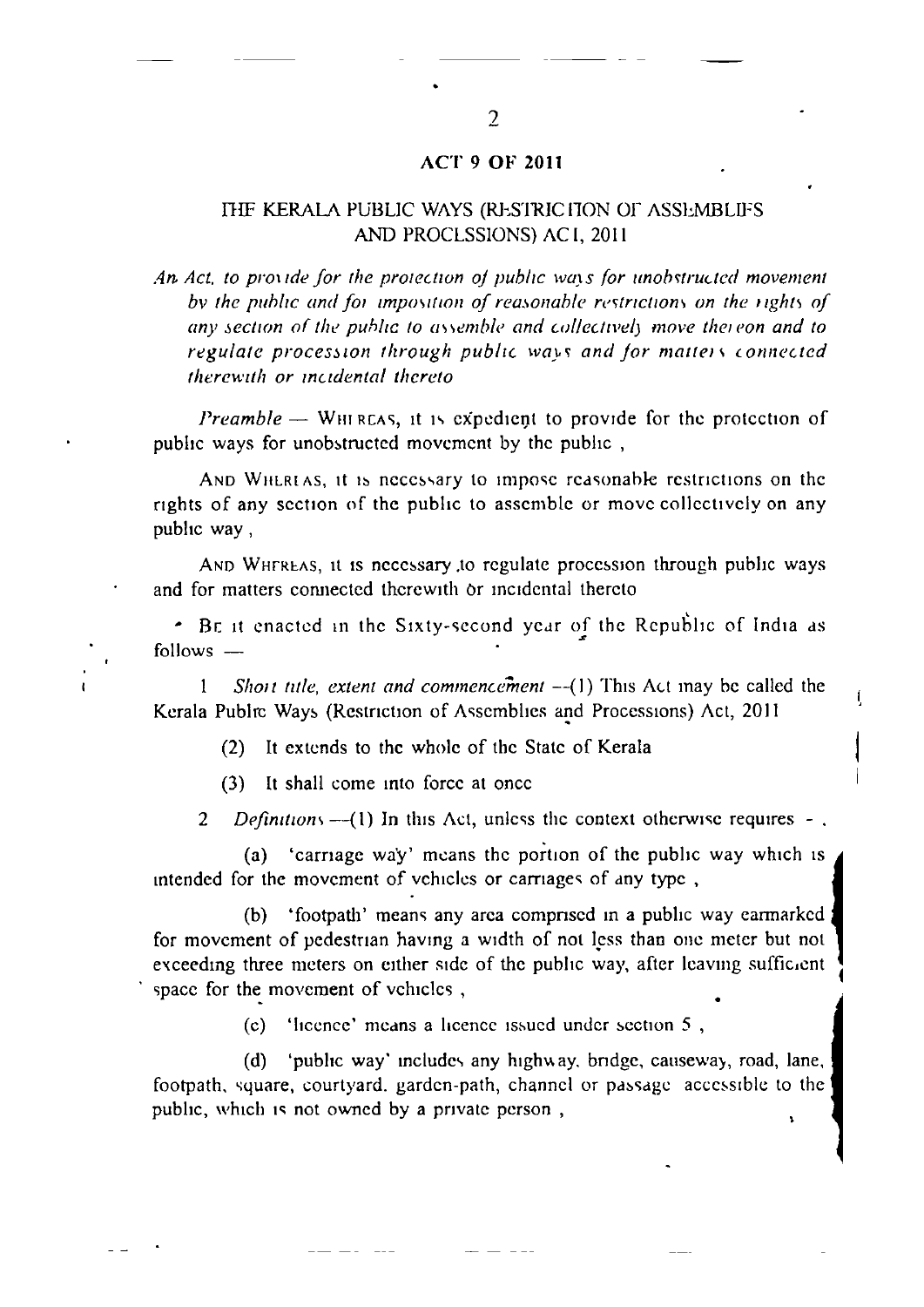(c) 'road-margin' means the portion of the public way which extends outwards on each side from the footpath towards the outer edge of the public way

 $(2)$ . Words and expressions used and not defined in this Act, but defined in the Indian Penal Code, 1860 (Central Act 45 of 1860) or in the Code of Criminal Procedure, 1973 (Central Act 2 of 1974) or the Motor Vehicles Act, 1988' (Central Act 59 of 1988) or in the Kerala Police Act, 2011 (8 of 2011) shall have the meanings, respectively, assigned to them in those Acts

Rights of the public for movement on public ways - On all public ways the public shall have, subject to the laws governing the control of traffic and safety of public, the right to unobstructed movement by vehicles along carriageways and on foot along footpaths

'

فمح

*,)* 

 $\ddot{\phantom{1}}$ 

Prohibition of obstruction on public  $n a y s - (1)$  No person shall cause any obstruction by conducting any business or meeting or assembly or procession or demonstration on any public way or part thereof

(2) No meeting or assembly shall be conducted so as to obstruct any portion of the carnageway or footpath

 $(3)$  No demonstration or procession shall be conducted in such a manner that the entire carriageway or free flow of traffic is fully obstructed

*Regulation of conduct of festivals, assemblies, meetings etc -- (1)* Notwithstanding anything contained in sections 3 and 4, the District Police Chief may impose reasonable restrictions on the right of unobstructed movement of the public along public ways for a period not exceeding twenty four hours in any particular area, in all or any of the following instances, namely -

· (a) for the conduct of religious or national' festivals, which are customary and have been established by tradition and for the conduct of such festivals of social, cultural or public importance which are declared to be so by the District Magistrate,

(b) for security of the State or individuals which in the opinion of the District Police Chief necessitate such restrictions,

(c) for the conduct of public assemblies or meetings, and

(d) for the conduct of public demonstrations and processions

 $(2)$  In cases where a dispute arises as to whether a festival is traditional or customary the authority empowered to impose such restrictions may decide the matter having due regard to the facts and circumstances of each case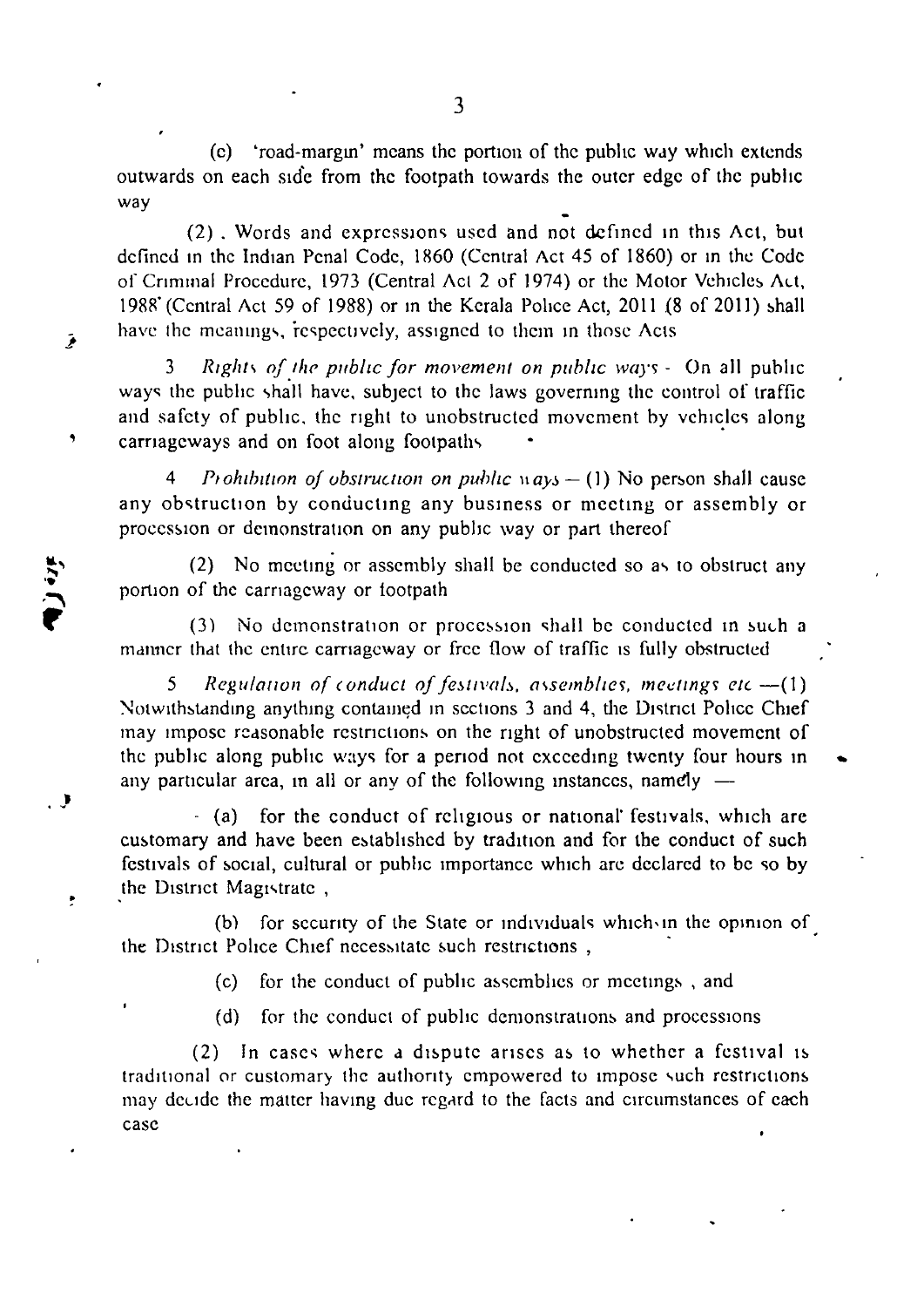$(3)$  Any person, association, organization, trust or body which requires the use of any portion of any public way for any purpose referred under subsection (1), shall apply to the District Police Chief at least seven days in advance for a licence for such use and furnish such details as may be specified by the District Police Chief and on remitting such fee as may be specified by the Government by general or special order

Provided that no fee shall be levied for matters referred to in clauses (a) and (b) of sub-section  $(1)$ 

'

'

 $\frac{1}{2}$ 

 $\mathbf{1}$ I I 1

' I ~ • '

 $\blacksquare$ 

 $\mathbf{1}$  $\mathbf{I}$ 

•

Provided further that the District Police Chief may entertain an application in relaxation of the time limit specified under sub-section  $(3)$  for sufficient and genume reasons

(4) (a) On receipt of an application under sub-section (3) the District Police Chief shall, after due consideration of the same, publish a notice regarding the nature, duration and other details of the restrictions imposed on the right of the public for unobstructed movement at any location or locality ,

... (b) All notices under clause (a) shall specify alternative routes or facilities available to the public for the duration of the obstruction and it shall be the duty of the District Police Chief to deploy such police strength in the area, free of cost or partly or fully at the cost of the licensees as may be decided by the District Police Chief having regard to the public importance of the event and subject to such guidelines as may be issued by Government from time to time for maintaining public order, catering to emergencies and mitigating the difficulties to the public,

(c) The District Police Chief shall issue a licence to the person, association, organization, trust or body which have applied for use of the public way, imposing such conditions in the licence, as he may deem just and reasonable

(5) Notwithstanding anything contained in this section, the District Police Chief shall not permit any erection of any structure either of a permanent or temporary nature on any public way unless it is allowed in writing by the appropriate authority of the department in charge of the upkeep and maintenance of the particular public way

4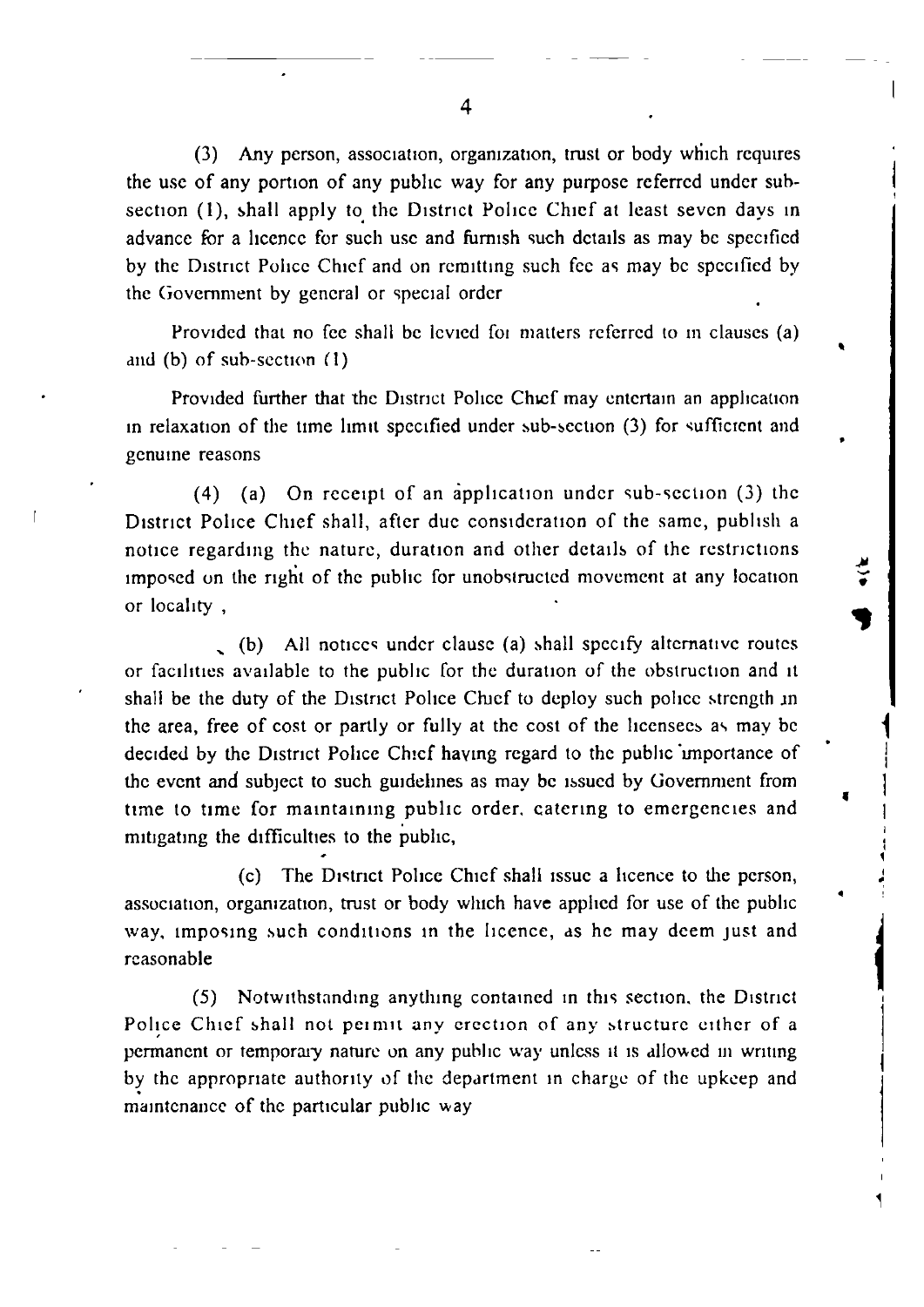(6) The fees levied under this Act, after deducting the cost of deployment of police personnel, if any, shall be deposited in the Criminal Justice Miscellaneous Expenses Fund maintained under section 127 of the Kerala Police Act, 2011 (8 of 2011)

(7) Nothing in this section shall be deemed to compel the District Police Chief to permit any demonstration or procession or assembly or meeting or festival, where he is satisfied that for considerations of public safety, convenience or security, such activity cannot be allowed

The District Police Chief may extend the duration of restrictions  $(8)$ imposed under sub-section (1) to fifteen days with the concurrence of the District Magistrate and for a period more than fifteen days with the concurrence of the Government

Punishment for offences -- (1) Any person who causes any obstruction  $6<sup>1</sup>$ on any public way otherwise than permitted under a licence issued under this Act or any person who abets or involves in such activity or any person who carries on any activity in violation of the conditions of a licence shall on conviction be punishable with imprisonment for a term which may extend to one year and with fine proportionate to damage and inconvenience caused by such obstruction or with both

> $(2)$ All offences under this Act shall be cognizable and bailable

An offence under this Act shall be compoundable by a Judicial  $(3)$ Magistrate having jurisdiction to try the offence

*Exemption* – -Nothing in this Act shall apply to a funeral procession or any action undertaken by the public or any member or group thereof in good faith to prevent danger arising from any natural or man made calamity, disaster or accident

Delegation of powers -- The District Police Chief may, with the 8 approval of the Government, delegate any of his powers under this Act to an officer not below the rank of Sub-Divisional Police Officer within his. jurisdiction

Power to make rules  $-(1)$  The Government may, by notification in the 9 gazette make rules not inconsistent with the provisions of this Act to carry out the purposes of this Act

33/709/11

Þ

 $\ddot{\phantom{0}}$